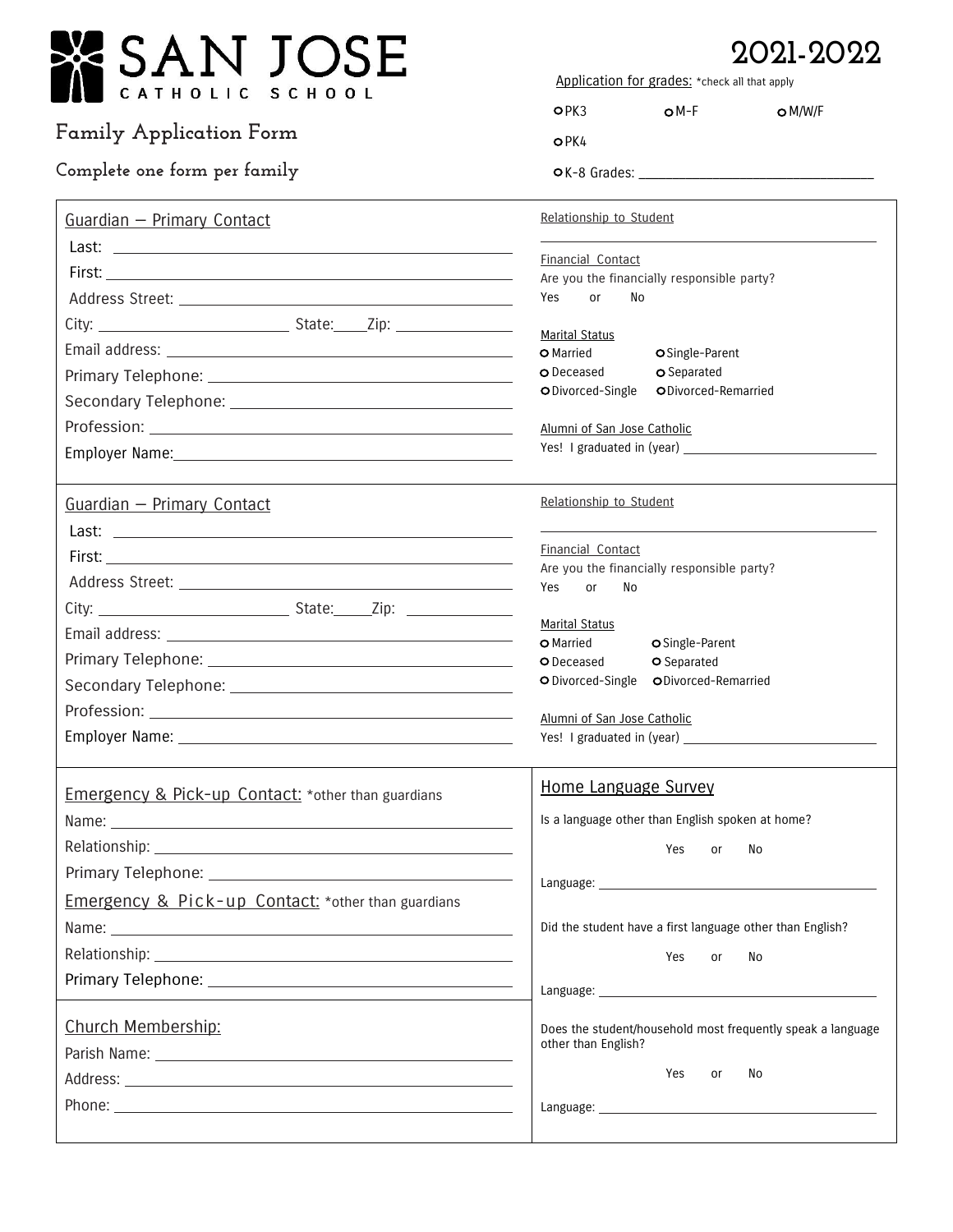### Parent Authorization

Please initial each appropriate box and sign accordingly.

- Parent/Teacher Handbook: I agree to read the student handbook and will support the policies as described, including but not limited to school discipline code, conduct policies, sports rules, tuition and fees policies, and family service requirements.
- \_\_\_\_\_ Diocese of St. Augustine Volunteer Requirements: The Diocese of St. Augustine requires that all volunteers must be fingerprinted, have background clearance, and have taken Protecting God's Children Program. There are no exceptions. All
	- families are required to complete 20 service hours per school year. Hours not completed will be billed at \$20 per hour.
- \_\_\_\_\_ Diocese of St. Augustine Immunization Requirements: The Diocese of St. Augustine requires that all students maintain a current Florida Certification of Immunization (Form DH680).
- \_\_\_\_\_ Financial Responsibility: I assume the total responsibility of tuition and fees for the school year and understand that all tuition and fees paid are non-refundable. I agree to pay tuition according to the published schedule for the school year.
	- Payments must be made on time to avoid late fees.

It is understood and agreed that:

- Tuition will be paid through FACTS, a tuition payment program, beginning with the Annual Fee/Craft Fee due in June of 2021. Each family will be responsible for an annual Administrative Fee of \$41 payable to FACTS.
- Families will have a choice of payment on either the 1st, 5th, 15th, or the 20th of each month.
- New Applicants: Registration Fee, Home and School Fee, and Testing Fee are due with application.
- Tuition will be paid over eleven months beginning in July with the last payment due in May.
- If your account falls more than 45 days behind the scheduled payment date, you will be asked to keep your children at home until your account can be made current. Accounts in arrears will necessitate the withholding of student report cards, final grades, and end of the year school records.
- If a student is withdrawn from SJCS anytime during the academic school year, the family will be responsible for two months of tuition from the month of withdrawal. Records will not be forwarded to any school until this obligation is met.

San Jose Catholic School is committed to providing an environment that is free of discrimination and harassment. In keeping with this commitment, the school will not tolerate harassment or discrimination on the basis of a person's protected status, such as gender, color, race, ancestry, national origin, age, physical disability, mental condition, marital status, veteran status, and/or citizenship status. All employees, faculty members, and students are protected under this policy. In addition, this policy applies to all conduct occurring on school grounds, at assignments outside of the school, or at school-sponsored events. All students are responsible to help assure that any harassment or discrimination is reported. If a student witnesses or learns of any conduct that violated this policy, the student must immediately report the incident to his/her principal. If, however, the principal is the individual who is believed to have engaged in the inappropriate conduct, the student should notify the Superintendent of Schools of the Diocese of St. Augustine. If an investigation reveals that inappropriate conduct has occurred, the school will take corrective action based on the circumstances.

San Jose Catholic School has an open admissions policy. No person, on the grounds of race, color, gender, disability, or national origin, is excluded or otherwise subjected to discrimination in the receiving of services. Nor does the school discriminate in hiring, promotion, discharge, pay, fringe benefits, job training, classification, referral, and other aspects of employment on the basis of race, color, disability, age, gender, or national origin.

The school reserves the right to terminate this contract at any time, by waiver of the remaining tuition due, if such action is determined to be in the best interest of the student or the school.

I understand and accept all of the above statements. I hereby certify that all of the facts and information on all pages of this application are true and complete. I understand that any false, inaccurate, or misleading information given on this application is sufficient cause for rejection of this application. I also understand and agree that such false, incomplete, or misleading informationdiscovered at any time on any part of this application is grounds to terminate any contract between applicant and San Jose Catholic School.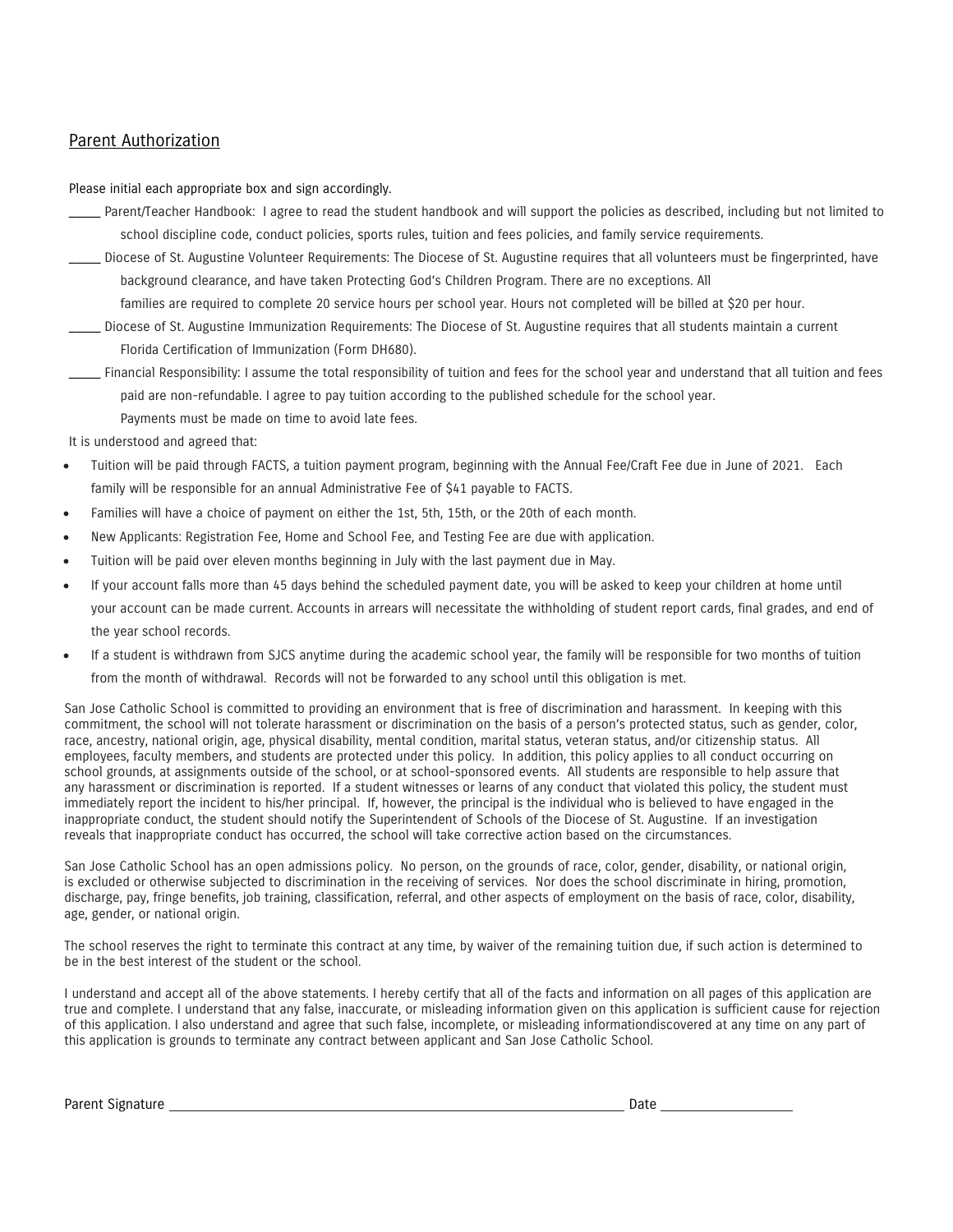

## **Student Application Form**

### **Complete one form per student**

# **2021-2022**

Application for grade:

| D PK3 | $O$ M-F | $O$ M/W/F |
|-------|---------|-----------|
| O PK4 |         |           |

 $\circ$  K-8 Grades:  $\_$ 

| <b>Student Information</b>                                                                                                                                                                           | <b>Required Documents</b>                                                                                                                                                                                                                                                                                                                                                 |  |
|------------------------------------------------------------------------------------------------------------------------------------------------------------------------------------------------------|---------------------------------------------------------------------------------------------------------------------------------------------------------------------------------------------------------------------------------------------------------------------------------------------------------------------------------------------------------------------------|--|
|                                                                                                                                                                                                      | The following information must be enclosed with the<br>application for each student:                                                                                                                                                                                                                                                                                      |  |
|                                                                                                                                                                                                      |                                                                                                                                                                                                                                                                                                                                                                           |  |
|                                                                                                                                                                                                      | <b>O</b> Birth Certificate<br>O Current Florida Certification of Immunization (Form 680)                                                                                                                                                                                                                                                                                  |  |
|                                                                                                                                                                                                      | o School Entry Health Exam                                                                                                                                                                                                                                                                                                                                                |  |
|                                                                                                                                                                                                      | O Catholic Baptismal Certificate or Certificate of                                                                                                                                                                                                                                                                                                                        |  |
| Resides with (check one)<br><b>o</b> Both parents <b>o</b> Mother* <b>o</b> Father*<br>o Other*<br>* If checked, a Court Ordered Final Judgment<br>(custody papers) must be submitted to Main Office | reception into Catholic Church (if applicable)<br>O VPK Certificate of Eligibility (PK-4 only)<br>O Record Release Form (if applicable)<br>O Recent report card and previous two years report<br>cards (if applicable)<br>O Standardized Tests (grades 2-8)<br>O Psychological Educational Evaluation (if applicable)<br>O Copy of current Individualized Education Plan, |  |
|                                                                                                                                                                                                      | Service Plan or 504 Plan (if applicable)                                                                                                                                                                                                                                                                                                                                  |  |
| Does other parent have shared custody?<br>Yes or<br>No                                                                                                                                               | <b>Academic Information</b>                                                                                                                                                                                                                                                                                                                                               |  |
| Gender                                                                                                                                                                                               |                                                                                                                                                                                                                                                                                                                                                                           |  |
| Male or Female                                                                                                                                                                                       |                                                                                                                                                                                                                                                                                                                                                                           |  |
| U.S. Citizen                                                                                                                                                                                         |                                                                                                                                                                                                                                                                                                                                                                           |  |
| Yes or No                                                                                                                                                                                            | Did the student attend preschool/VPK?                                                                                                                                                                                                                                                                                                                                     |  |
| <b>Ethnic Origin</b>                                                                                                                                                                                 | Yes or No                                                                                                                                                                                                                                                                                                                                                                 |  |
| *The following information is used for State Diocesan                                                                                                                                                | Did the student attend VPK?                                                                                                                                                                                                                                                                                                                                               |  |
| statistical purposes                                                                                                                                                                                 | Yes or No                                                                                                                                                                                                                                                                                                                                                                 |  |
| O American Indian/Native Alaskan<br><b>o</b> White                                                                                                                                                   | Has the student ever repeated a grade?                                                                                                                                                                                                                                                                                                                                    |  |
| <b>o</b> Black<br>O Native Hawaiian/Pacific Islander                                                                                                                                                 | Yes or No                                                                                                                                                                                                                                                                                                                                                                 |  |
| <b>o</b> Asian<br>o Two or more races                                                                                                                                                                |                                                                                                                                                                                                                                                                                                                                                                           |  |
| O Non-Hispanic<br><b>OHispanic</b>                                                                                                                                                                   | Does the student receive or need any of the following services?                                                                                                                                                                                                                                                                                                           |  |
| <b>Sacraments</b>                                                                                                                                                                                    | Yes or No                                                                                                                                                                                                                                                                                                                                                                 |  |
| <b>o</b> Catholic:<br><b>o</b> Baptism<br><b>O</b> Reconciliation<br>O Holy Eucharist O Confirmation                                                                                                 | O Academic Learning Support                                                                                                                                                                                                                                                                                                                                               |  |
| ONon-Catholic                                                                                                                                                                                        | O Behavioral Learning Support                                                                                                                                                                                                                                                                                                                                             |  |
| <b>Medical Information</b>                                                                                                                                                                           | Does the student have a diagnosis that impacts their learning?<br>(ADHD, anxiety, dyslexia, etc.)                                                                                                                                                                                                                                                                         |  |
|                                                                                                                                                                                                      | Yes or No                                                                                                                                                                                                                                                                                                                                                                 |  |
|                                                                                                                                                                                                      |                                                                                                                                                                                                                                                                                                                                                                           |  |
|                                                                                                                                                                                                      | *Please list the medical or learning diagnosis:                                                                                                                                                                                                                                                                                                                           |  |
|                                                                                                                                                                                                      |                                                                                                                                                                                                                                                                                                                                                                           |  |
|                                                                                                                                                                                                      |                                                                                                                                                                                                                                                                                                                                                                           |  |
|                                                                                                                                                                                                      |                                                                                                                                                                                                                                                                                                                                                                           |  |